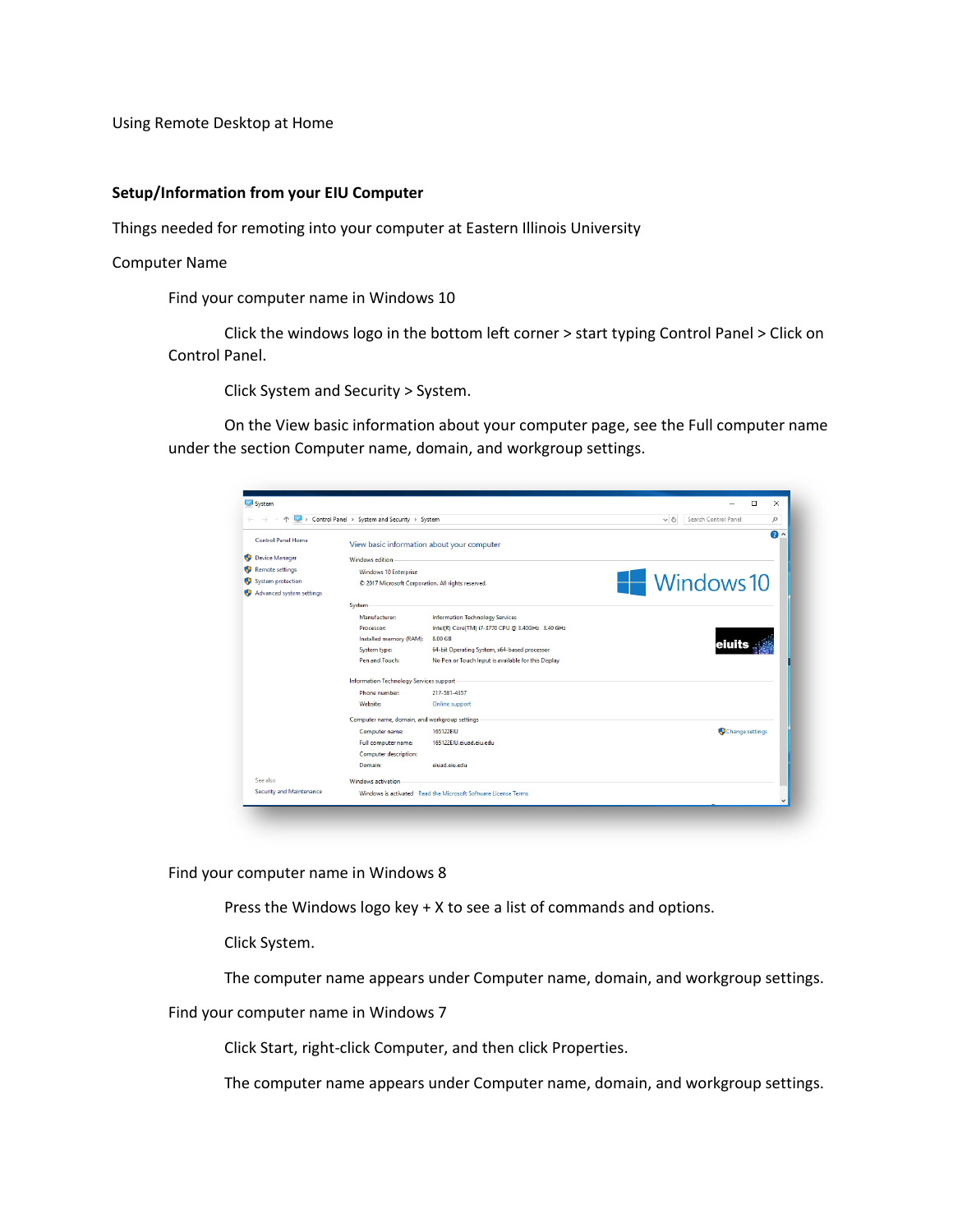Connect to VPN

Please find directions at<https://www.eiu.edu/panthertech/kb/004/kb004000013.php>

## **Setup/Information from your Home Computer**

Remote Desktop Application - For Windows

Press the windows button in the bottom left of your screen

Type Remote Desktop Connection

If nothing comes up, you'll need to download a remote desktop application from the Windows store - [https://docs.microsoft.com/en-us/windows-server/remote/remote](https://docs.microsoft.com/en-us/windows-server/remote/remote-desktop-services/clients/remote-desktop-clients)[desktop-services/clients/remote-desktop-clients](https://docs.microsoft.com/en-us/windows-server/remote/remote-desktop-services/clients/remote-desktop-clients)

Computer Name is the hostname you got earlier and append .eiuad.eiu.edu

Example hostname was 156127eiu should be 156127eiu.eiuad.eiu.edu

| Remote Desktop Connection                                                                                                     |      | × |
|-------------------------------------------------------------------------------------------------------------------------------|------|---|
| <b>Remote Desktop</b><br><b>Connection</b>                                                                                    |      |   |
| 165122eiu.eiuad.eiu.edu<br>Computer:<br>pikousma@eiu.edu<br>User name:<br>You will be asked for credentials when you connect. |      |   |
| <b>Show Options</b><br>Connect                                                                                                | Help |   |

## Click connect

When it asks for your Credentials choose More Options near the bottom

Select "Use a different account"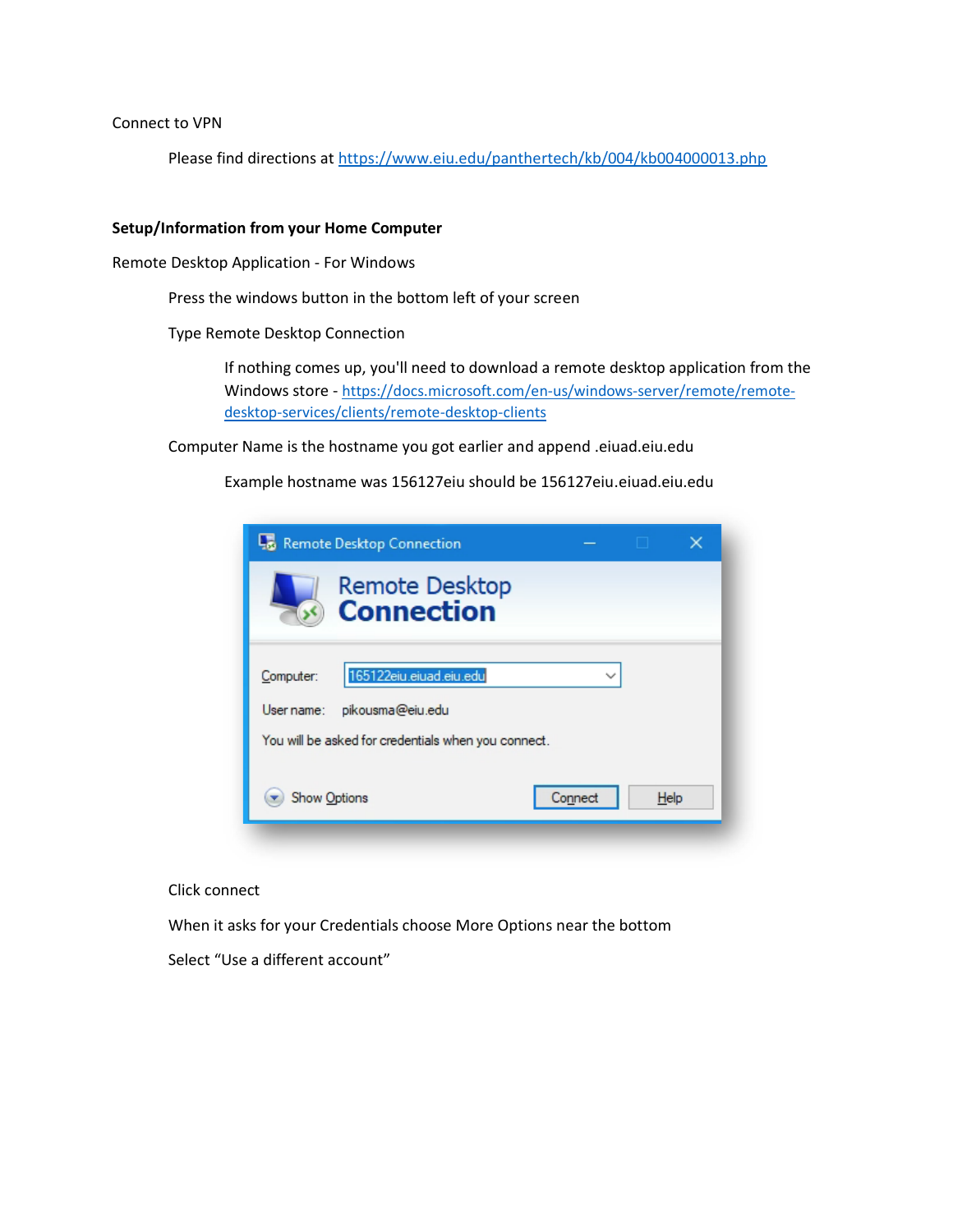| Windows Security<br>$\times$                                                                |  |  |  |  |
|---------------------------------------------------------------------------------------------|--|--|--|--|
| Enter your credentials                                                                      |  |  |  |  |
| These credentials will be used to connect to<br>165122eiu.eiuad.eiu.edu.<br>Philip I Kousma |  |  |  |  |
| Password                                                                                    |  |  |  |  |
| EIU\pikousma<br>Remember me<br>More choices                                                 |  |  |  |  |
| Philip I Kousma<br>EIU\pikousma                                                             |  |  |  |  |
| Use a different account                                                                     |  |  |  |  |
| Cancel<br>OK                                                                                |  |  |  |  |

Enter your email

Example bpanther@eiu.edu

Use your EIU password

Click OK

You should now see your Desktop

You can minimize Remote Desktop Connection, resize the window or close it using the blue bar across the top.

| п<br>-88 | 165122eiu.eiuad.eiu.edu | s.<br>л |
|----------|-------------------------|---------|
|          |                         |         |
|          |                         |         |